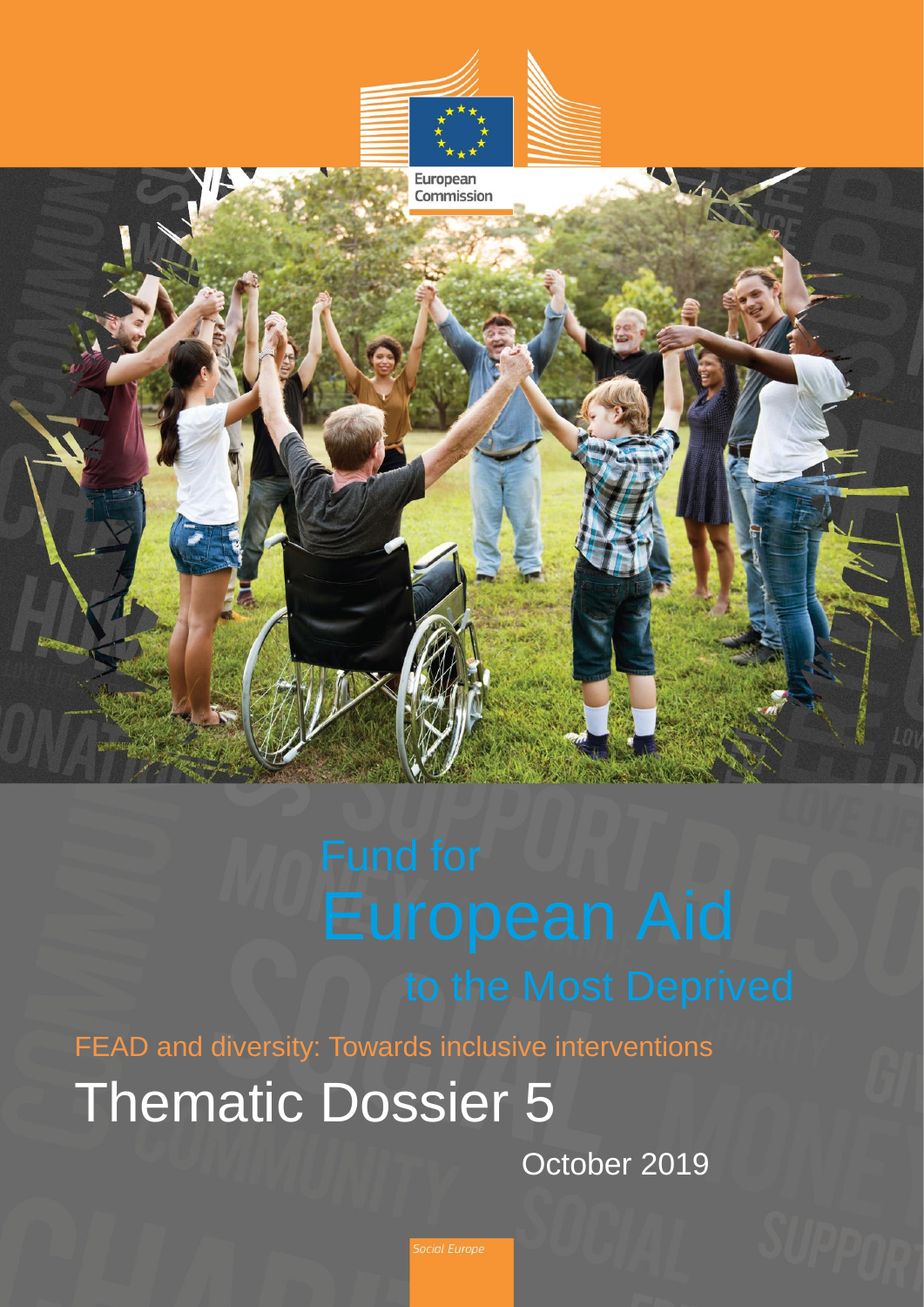This document has been prepared by Maria Melstveit and edited by Olivia Geymond (Ecorys) for the European Commission, however, it reflects the views only of the author, and the Commission cannot be held responsible for any use, which may be made of the information contained therein.

This service is provided by Ecorys on behalf of the European Commission. It is financed by FEAD technical assistance, DG Employment, Social Affairs and Inclusion.

© European Union, 2019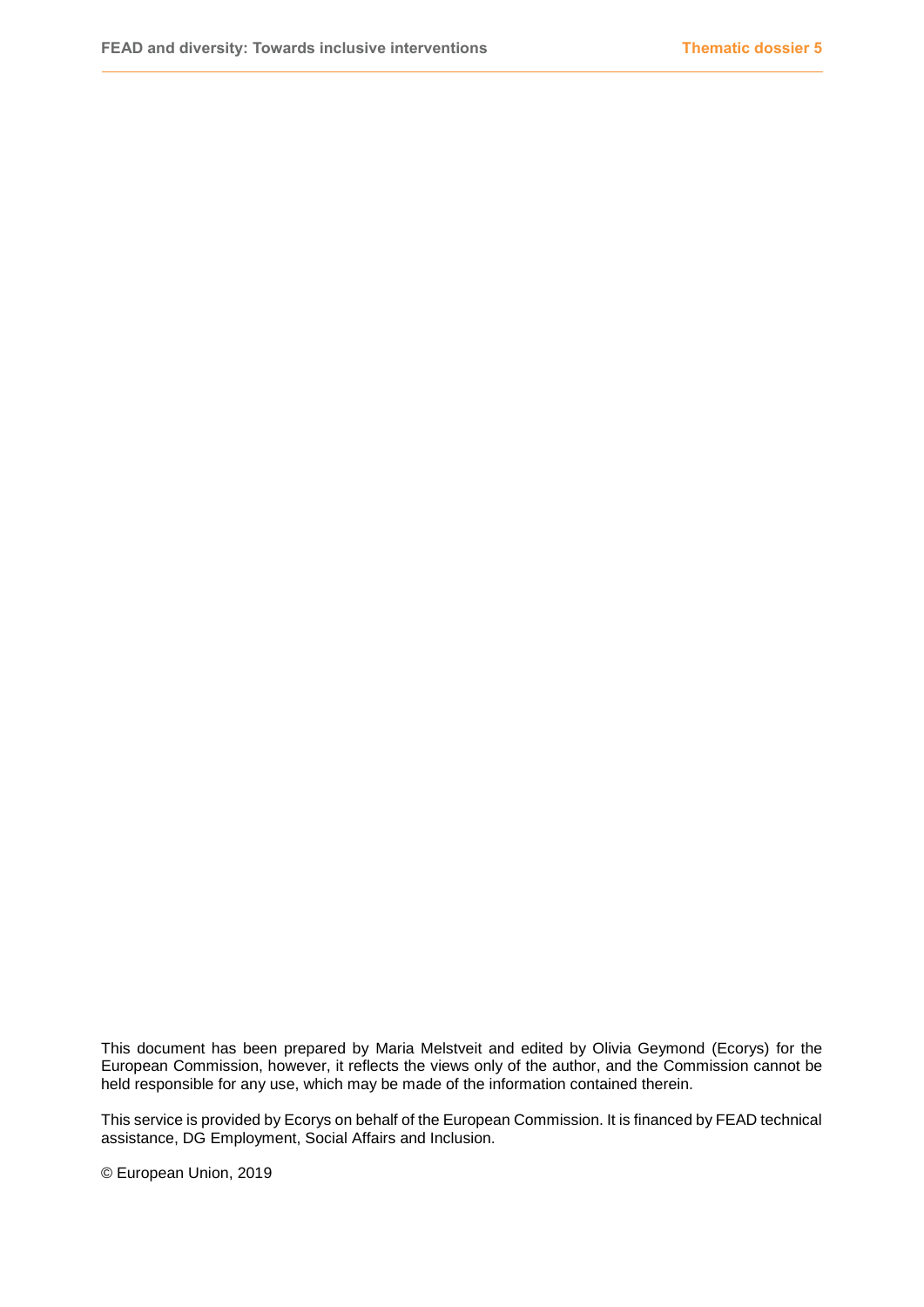# **TABLE OF CONTENTS**

| 5. |                                                            |  |
|----|------------------------------------------------------------|--|
| 6. | BEYOND TARGET GROUPS: MEETING DIVERSE INDIVIDUAL NEEDS  10 |  |
|    |                                                            |  |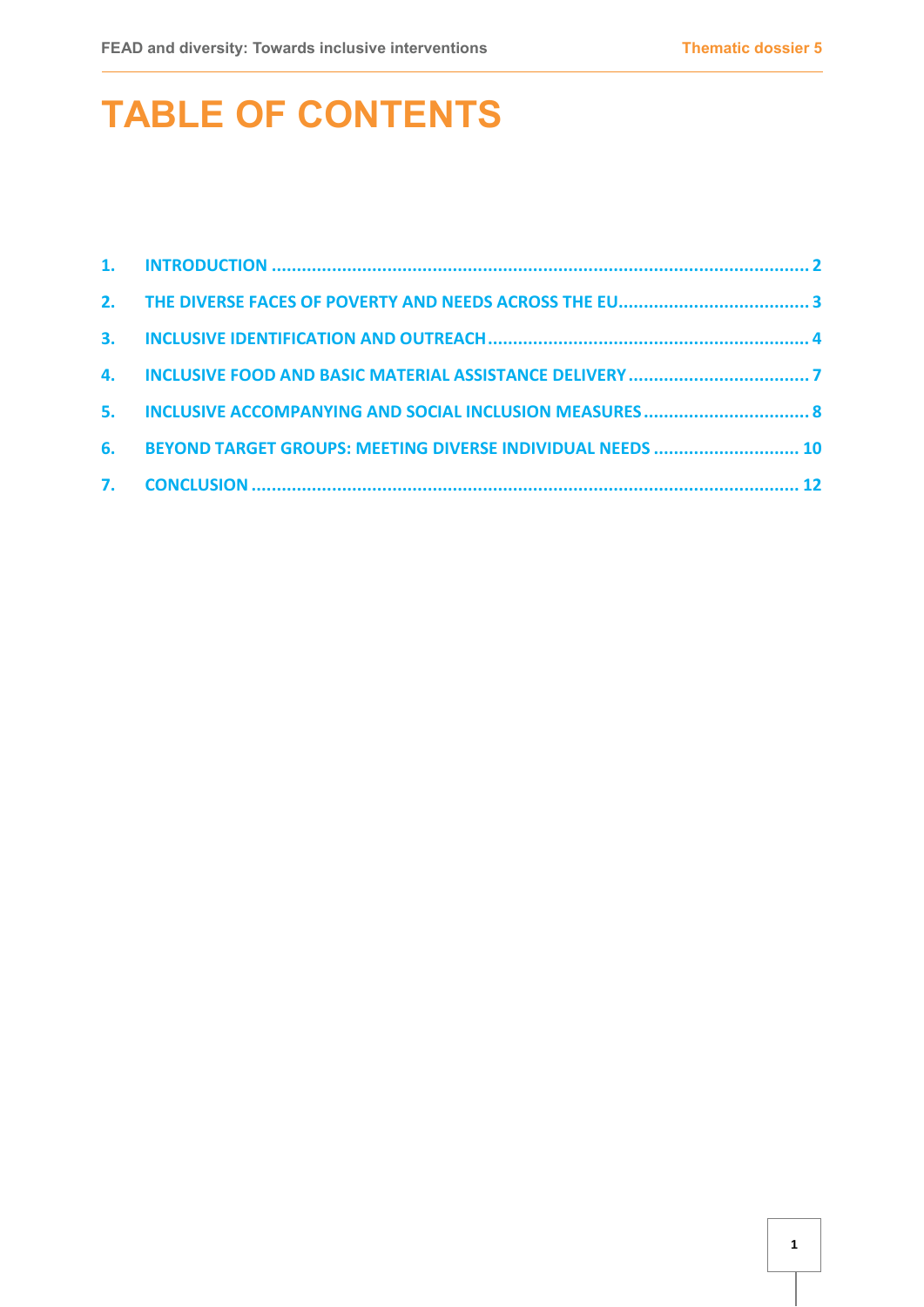### <span id="page-3-0"></span>**1. Introduction**

There is no 'one-size-fits-all' policy action that can be taken to support all of Europe's most deprived. As such, an inclusive approach to tackling poverty and deprivation necessarily involves addressing the diverse faces of poverty to ensure that **no one is left behind**.

On the path towards eradicating poverty in the EU, national and local stakeholders must thus rise to some daunting challenges. Among other things, accurately identifying those who are in or at risk of poverty, carefully considering local contexts and facilitating access for hard-to-reach groups are frequently encountered challenges in **ensuring that poverty alleviation measures reach everyone in need with appropriate interventions**.

This is further complicated by the fact that Europe's most deprived are far from a homogenous group. By extension, depending on the context, ensuring an inclusive approach may also require meeting diverse needs by tailoring interventions towards specific target groups or individual needs. Such interventions may be particularly gender sensitive, accommodating to people with disabilities, accessible to people living in remote areas, tailored to different ages including children and older people, or inclusive of EU mobile citizens, for example.

The European Commission therefore introduced the Fund for European Aid to the Most Deprived (FEAD) as a **flexible fund.** Within this framework, Member States are able to determine whether they adopt an operational programme focused on addressing food and material deprivation (OPI) or social inclusion (OPII), while also having the discretion to tailor their interventions towards specific groups.

As a result, Members States have adopted a range of different **targeting approaches**. A number of Member States, such as Cyprus and the Czech Republic, have tailored food aid interventions for children, for example, or for older people, as demonstrated in Croatia, Slovenia and Slovakia. Other Member States have dedicated their FEAD resources to ensuring that the 'hardest-to-reach' groups are still provided with social inclusion support, despite the possibility that they may not be registered with public administrative services. Examples include newly arrived EU citizens (Sweden and Germany), and/or homeless people (Sweden, Denmark and Germany).

Against this backdrop, the purpose of this thematic dossier is to explore how FEAD interventions **strive to be inclusive,** in order to effectively meet the needs of a diverse European population. In Chapter Two, the diverse faces of poverty and their related needs across the EU are explored. Then, ensuing chapters unpack how FEAD interventions strive to be inclusive at each stage of assistance. More specifically, Chapter Three examines inclusive identification and outreach, Chapter Four presents inclusive approaches to delivering food and material assistance, and Chapter Five touches on inclusive design and delivery of accompanying measures. Lastly, a number of key lessons for future interventions are presented.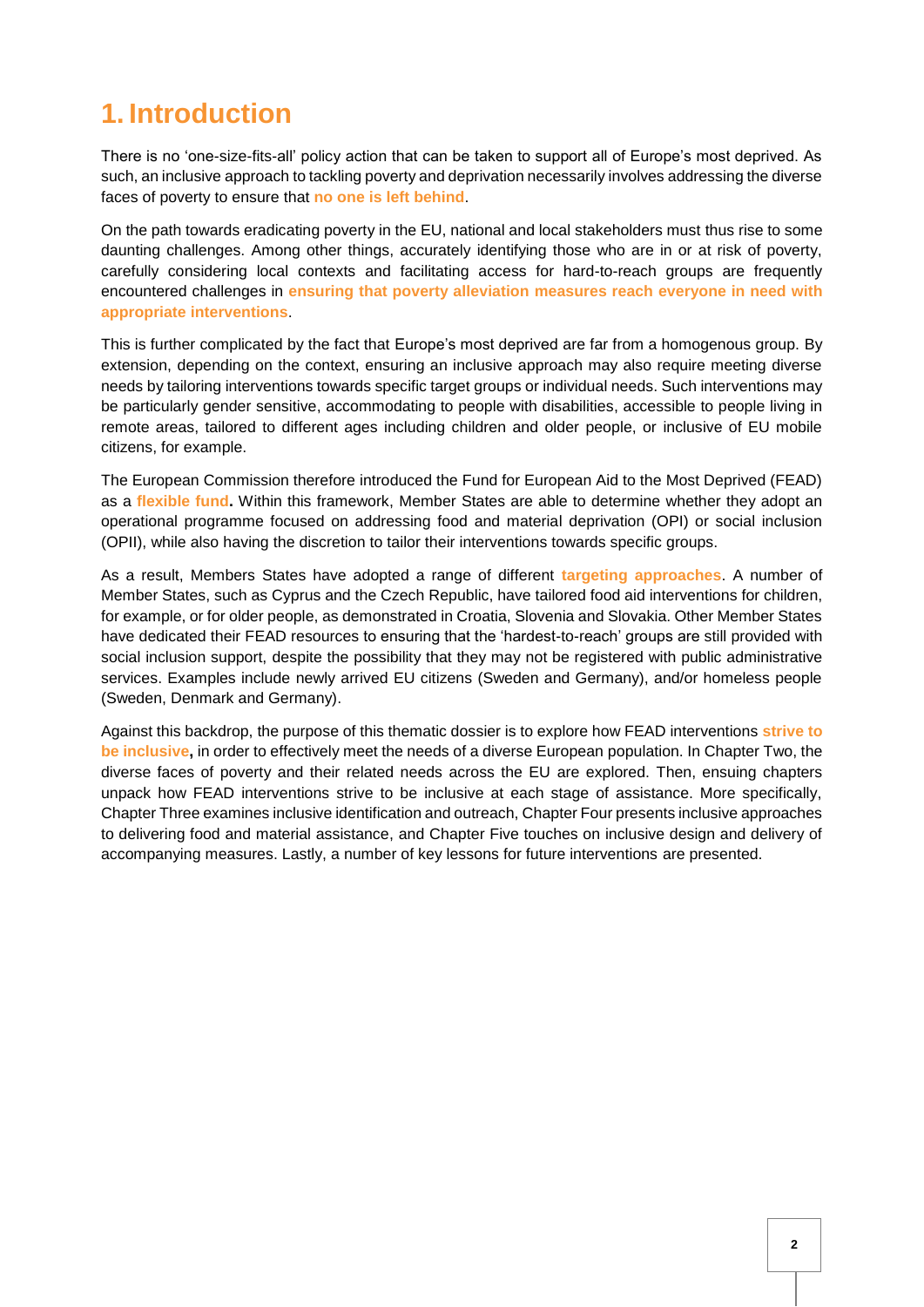### <span id="page-4-0"></span>**2. The diverse faces of poverty and needs across the EU**

Poverty and social exclusion take many forms across Europe, and affect a wide range of people. Although the extent to which different groups are at risk of poverty differs from one Member State to another, and may evolve over time, certain general observations can be made about how various groups experience poverty differently in the EU.

**Women** (23.3%) are more likely to experience poverty or social exclusion, for example, compared to men (21.6%) in the EU.<sup>1</sup> Unequal sharing of unpaid care and housework burdens, part-time work and/or work inactivity, gender roles and gender stereotypes compound to produce unequal life chances for women and men in most member states. The **inactivity** of working-age women is much higher than the inactivity of working-age men in the EU (30% of women and 17% of men). Inactivity is a significant poverty risk, with 29% of inactive persons in the EU in poverty. On the other hand, men are more susceptible to **rough sleeping**, while women are at greater risk of **covert homelessness**, relying on informal support or unwanted partnerships in particular to keep themselves accommodated. $2$  As such, women's homelessness is under-reported and frequently linked to experiences of abuse.<sup>3</sup>

Similarly, **children and youth** up to 17 years of age (24.9%) were the age group at greatest risk of poverty or social exclusion in 2017.<sup>4</sup> This was the case in 19 of the 28 EU Member States, as well as in Iceland, Switzerland and all three candidate countries. In the EU-28, the largest gaps between the rates for children and the total population were observed in Romania and Hungary, followed by Slovakia. In the Netherlands, Croatia, Finland, Germany, Poland, Slovenia, Denmark, Latvia and Estonia, the rate for children was below the average for the total population.<sup>5</sup>

The overall percentage of children living in a household at risk of poverty or social exclusion ranged from less than 15% in Denmark and the Czech Republic to more than 40% in Bulgaria (41.6%) and Romania (41.7%). The main factors perceived to affect child poverty were:

- the labour market situation of the parents (linked to their level of education);
- the composition of the household in which the children live;
- $\bullet$  the effectiveness of government intervention through income support and the provision of services.<sup>6</sup>

**Older people** - defined here as persons aged 65 years and over - faced a lower risk of poverty or social exclusion in 2017 (18.2%) than the overall EU population (22.4%).<sup>7</sup> This lower risk was observed in 20 of the 28 EU Member States. However, the risk of poverty and social exclusion faced by older people in 2017 was significantly higher than for the whole population in Estonia, Latvia, Lithuania and Bulgaria. The differences in the relative situation of older people depend on a number of factors including:

- the characteristics of the pension systems for current pensioners, and;
- the age and gender structure of the population of older people, as the gender pay gap tends to translate into a pension gap for women.<sup>8</sup>

<sup>1</sup> Eurostat, 2018.

<https://ec.europa.eu/eurostat/news/themes-in-the-spotlight/poverty-day-2018> <sup>2</sup> FEANTSA, 2017.

[https://www.feantsaresearch.org/download/feantsa-ejh-11-1\\_a1-v045913941269604492255.pdf](https://www.feantsaresearch.org/download/feantsa-ejh-11-1_a1-v045913941269604492255.pdf)

<sup>3</sup> Ibid. 4 Ibid.

<sup>5</sup> Eurostat, 2019. *People at risk of poverty or social exclusion, statistics explained*. <https://ec.europa.eu/eurostat/statistics-explained/pdfscache/22124.pdf>

<sup>&</sup>lt;sup>6</sup> Ibid.

<sup>7</sup> Ibid.

<sup>&</sup>lt;sup>8</sup> Ibid.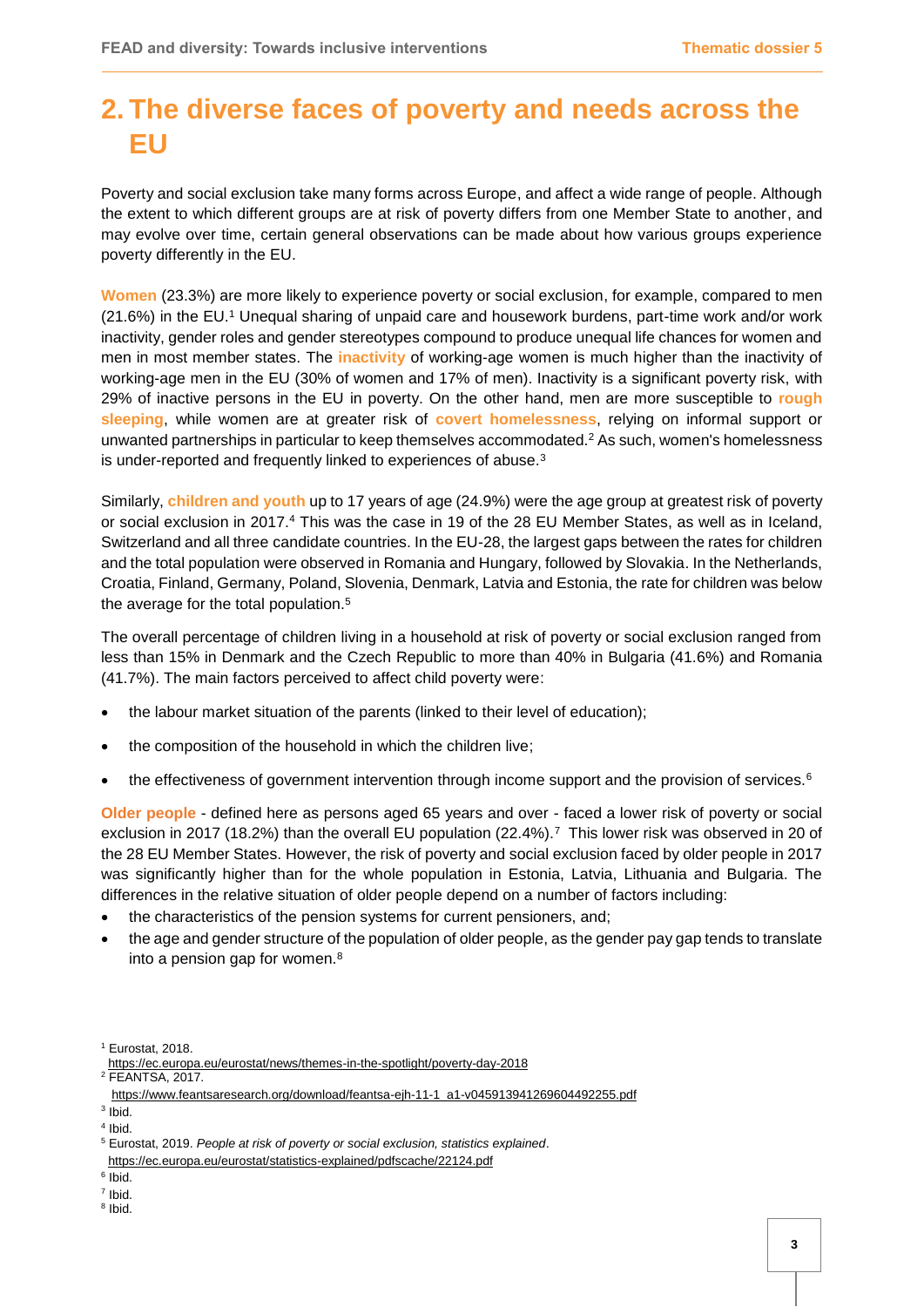Older people also face additional barriers when it comes to accessing available social services and assistance. They are at higher risk of **social isolation**, an important factor that indirectly influences their health status.

As such, among the most common issues are the importance of staying socially included and the barrier posed by a lack of financial resources to going out and meeting people. Other common issues that ageing persons experiencing poverty face include:

- problems with sub-standard housing or rising housing costs, especially in urban areas;
- rising costs for health care because of an increase in insurance prices with age;
- a rise of out of pocket payments for medical examinations;
- social isolation in rural settings due to geographical distance from neighbours and communities;
- social isolation in urban settings resulting from the anonymisation of social relationships;
- social isolation due to the inaccessibility of public environments, including **access to private and public services** once an older person starts losing autonomy.<sup>9</sup>

When looking at household composition, **single parents** faced the highest risk of poverty or social exclusion.<sup>10</sup> Moreover, **mobile EU citizens** are at higher risk than EU citizens living in their countries of origin, but at lower risk than **non-EU migrants**. More specifically, 22% of nationals, 28% of mobile EU citizens and 50% of non-EU migrants faced the risk of being in poverty or socially excluded in 2017.<sup>11</sup> Additionally, a higher proportion of the EU-28 population living in **rural areas,** compared with urban areas, faces the risk of poverty or social exclusion (25.5% in rural areas compared with 23.6% in urban areas).<sup>12</sup>

There are also more **vulnerable sub-groups** exposed to intersecting risks of poverty, which require particular attention. At EU-28 level, children with a migrant background, for example, tend to be more exposed to poverty than the total child population. Overall, in 2017, children (aged 0-17) with at least one foreign-born parent were at a much greater risk of poverty than children with native-born parents were. The greatest differences between children with foreign and native-born parents were recorded in Spain, Belgium and Sweden. Similarly, monetary poverty for non-EU migrant women's is much higher than for their male counterparts in a number of EU countries, including Estonia, Latvia, Lithuania and Poland.<sup>13</sup> In Belgium, for instance, this implies that one in two non-EU migrant women is at risk of poverty and social exclusion, as opposed to one in seven native-born women.<sup>14</sup>

Against this backdrop, it is evident that poverty and social exclusion take many different forms across Europe, which in turn requires tailored support. The ways in which partner organisations across Europe adopt diverse identification and outreach strategies to reach out to different end recipients of FEAD support will be explored in the following chapter.

### <span id="page-5-0"></span>**3. Inclusive identification and outreach**

In implementing inclusive interventions, **identifying and reaching** out to end recipients can be a sensitive process. It is imperative that the identification is designed in a way that casts a wide net across the different sub-groups of the intended target group, while **avoiding discrimination and stigmatisation**. Ineffective and narrow identification practices could unintentionally disregard sub-groups of the broader target group

<sup>9</sup> AGE Platform Europe, 2018. *Poverty Watch*.

[https://www.age-platform.eu/sites/default/files/AGE\\_Poverty\\_Watch\\_2018.pdf](https://www.age-platform.eu/sites/default/files/AGE_Poverty_Watch_2018.pdf)

 $10$  ibid

<sup>11</sup> Eurostat, 2019. *People at risk of poverty or social exclusion, statistics explained*.

<https://ec.europa.eu/eurostat/statistics-explained/pdfscache/22124.pdf>

 $12$  Ibid.

<sup>13</sup> EIGE, 2016. *Poverty, gender and intersecting inequalities in the EU: Report.* <https://eige.europa.eu/publications/poverty-gender-and-intersecting-inequalities-in-the-eu>

<sup>14</sup> Eurostat, 2018. People at risk of poverty or social exclusion by broad group of country of birth (population aged 18 and over).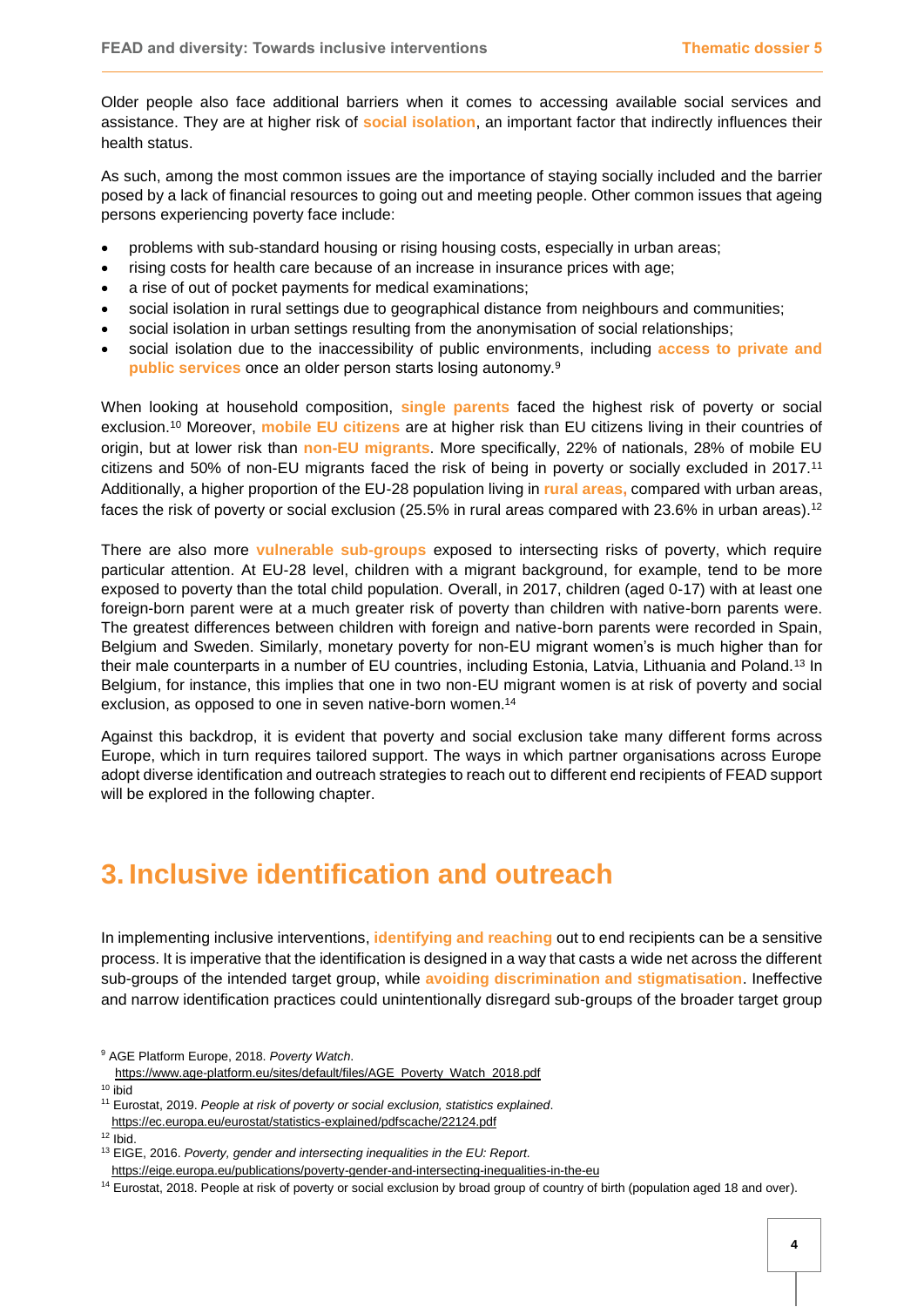who could be equally, if not more, vulnerable. At the same time, perceived stigmatisation could increase the distance between end recipients and social workers<sup>15</sup> and decrease the take-up of social benefits.<sup>16</sup> Some of the key challenges and solutions in implementing effective identification and outreach activities, identified in the FEAD Network discussions, are presented in the following table.

### **Table 1: Challenges and solutions in implementing outreach strategies identified by the FEAD Network**

| <b>Challenges</b>                                                                                                                                                                                                                                                                                                                                                                                    | <b>Solutions</b>                                                                                                                                                                                                                                                                                                                                                                                                          |  |  |  |  |  |
|------------------------------------------------------------------------------------------------------------------------------------------------------------------------------------------------------------------------------------------------------------------------------------------------------------------------------------------------------------------------------------------------------|---------------------------------------------------------------------------------------------------------------------------------------------------------------------------------------------------------------------------------------------------------------------------------------------------------------------------------------------------------------------------------------------------------------------------|--|--|--|--|--|
| At initial contact stage                                                                                                                                                                                                                                                                                                                                                                             |                                                                                                                                                                                                                                                                                                                                                                                                                           |  |  |  |  |  |
| Target group members do not always identify<br>themselves as in need.<br>Risk of discrimination and stigmatisation of<br>$\bullet$<br>FEAD recipients.<br>Lack of awareness about the scheme among<br>$\bullet$<br>potential end recipients.<br>Distrust of support service providers.<br>$\bullet$<br>Difficulty in locating potential end recipients<br>$\bullet$<br>due to geographical barriers. | Utilise the network of social workers amongst the<br>$\bullet$<br>community and approach potential beneficiaries<br>informally.<br>Proactively reach out to potential beneficiaries (e.g.<br>$\bullet$<br>by visiting places they are likely to frequent).<br>Protect the anonymity of the recipients.<br>$\bullet$<br>Consider mobile logistics options for social workers to<br>$\bullet$<br>reach out to remote areas. |  |  |  |  |  |
| <b>During the engagement stage</b>                                                                                                                                                                                                                                                                                                                                                                   |                                                                                                                                                                                                                                                                                                                                                                                                                           |  |  |  |  |  |
| Linguistic and cultural barriers between the<br>recipients and social workers.<br>Multiple issues preventing end recipients' re-<br>$\bullet$<br>entry into social life.                                                                                                                                                                                                                             | Provide services in the beneficiaries' mother tongues.<br>$\bullet$<br>Carry out a comprehensive needs assessment in<br>$\bullet$<br>order to determine the kinds of support required.                                                                                                                                                                                                                                    |  |  |  |  |  |
| <b>During the support stage</b>                                                                                                                                                                                                                                                                                                                                                                      |                                                                                                                                                                                                                                                                                                                                                                                                                           |  |  |  |  |  |
| Accessing people in remote areas.<br>$\bullet$<br>Project implementers do not always have the<br>$\bullet$<br>capacity to provide the relevant social support<br>themselves.                                                                                                                                                                                                                         | Consider mobile logistics options for social workers to<br>reach out to remote areas.<br>Link up with other organisations to set up a<br>$\bullet$<br>comprehensive support network.                                                                                                                                                                                                                                      |  |  |  |  |  |
|                                                                                                                                                                                                                                                                                                                                                                                                      | Source: Table updated from FEAD thematic dossier 2.17                                                                                                                                                                                                                                                                                                                                                                     |  |  |  |  |  |

As seen in the above table, reaching out to potential end recipients generally occurs in three phases:

- 1. making contact;
- 2. engagement to initiate social change processes, and;
- 3. providing social support.

To that end, outreach organisations can take a number of steps to make sure that outreach activities ranging from word-of-mouth to more formal activities - are as inclusive as possible.

210.

<https://bit.ly/2lxkN2o>

<sup>15</sup> EX NOTA Consortium, 2005. *Exit from and non-take-up of public services. A comparative analysis: France, Greece, Spain, Germany,* 

*Netherlands and Hungary*. Co-ord. Ph. Warin, EXNOTA, DG Research, p.54.

<sup>16</sup> Kayser, H. and Frick, R, 2000. *Take it or leave it: (Non-) Take-up behaviour of Social Assistance in Germany*. DIW Discussion Paper Nr.

<sup>&</sup>lt;sup>17</sup> FEAD thematic dossier 2: Supporting a diverse population through FEAD initiatives. <https://www.esf.se/Global/Bilder/Bildspel/FEAD%20thematic%20dossier%202%20-%20final.pdf>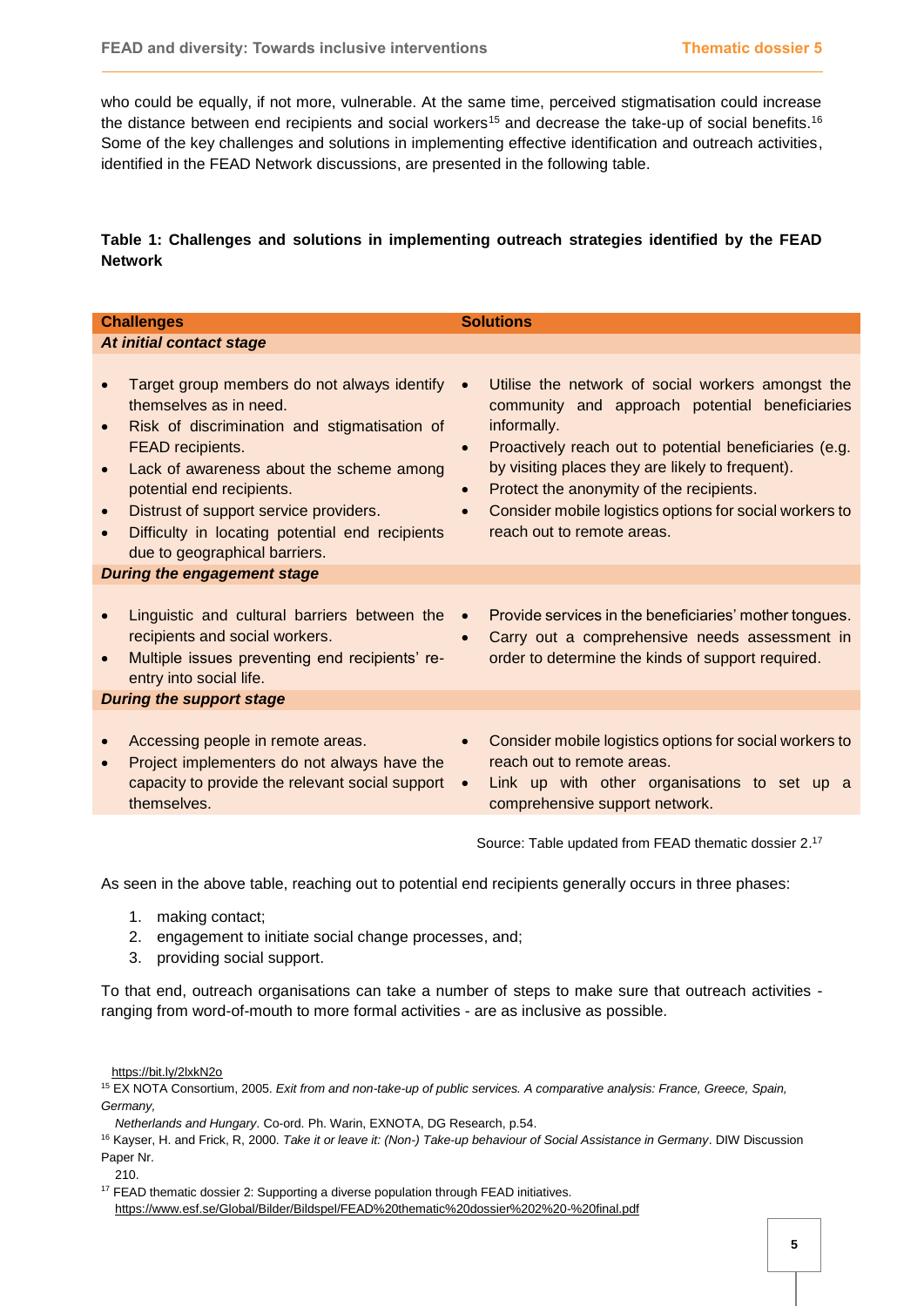Making contact is the most sensitive phase in the process, as outreach workers need to find a suitable approach to identifying and contacting end recipients in order for them to open up. Against this backdrop, initiatives identifying and contacting parents regarding the possibility of their children receiving FEAD assistance provide valuable examples of how such sensitive approaches can be designed. In a **Czech project** ran by the Ministry of Labour and Social Affairs to provide **school lunches for disadvantaged children**, for example, children in need of assistance are **identified anonymously through labour offices** that are responsible for the administration of welfare benefits, such as food assistance. Parents who already receive these benefits are subsequently contacted privately and given the opportunity to take part in the programme.

Similarly, in **Cyprus** the Ministry of Education and Culture aims to prevent malnutrition and early school leaving with a **free breakfast programme**, offered on weekdays to the 2,000 eligible children in 118 participating schools from all education levels (pre-primary, primary and secondary). The programme targets children from disadvantaged families who are at risk of malnutrition. Each school has an **Advisory Committee,** composed of school staff, the School Board and members of parents' associations**, that selects eligible pupils**. To ensure discretion and respect the dignity of the pupils and their families, the management of each school discreetly contacts the parents/guardians for an in-person talk, before giving them the option to take part by completing and signing a statement.

Further down the line during the engagement stage, **linguistic and cultural barriers** between the recipients and partner organisations can become a particularly pronounced barrier to inclusive interventions, hindering access for eligible end recipients of migrant and minority backgrounds. Providing outreach and social services in the recipients' native languages hence proves particularly effective in encouraging inclusion, at this stage, as it facilitates communication and helps beneficiaries' cultural backgrounds to be understood. One of the main challenges at this stage is that establishing contact and gaining the trust of end recipients takes a lot of time, especially in the case of newly arrived citizens.

In **Germany,** the outreach method for the **ACASA in Dortmund project: counselling vulnerable EU mobile citizens** involves staff members, who are native speakers of the relevant languages, reaching out to newly arrived mobile citizens within **their daily environments**. As such, in addition to street based outreach, the staff frequent and initiate conversations with newly arrived citizens in their mother tongues in local cafés, libraries and other public places. Along the same lines, the **Danish Compass** project employs **a multilingual outreach team** to help Denmark's homeless 'navigate' their way through social services. The multilingual team actively contacts groups of homeless EU/EEA citizens in city hot spots throughout Copenhagen. The organisation additionally runs their own emergency and drop-in centres.

**Social or physical isolation** represents another barrier to outreach and the provision of services. As such, alongside their permanent reception centres, Secours Populaire Français (SPF) in France has also established a mobile outreach service, in order to respond to the specific needs of people who cannot reach their reception centres. This includes homeless people, people with disabilities and those living in rural areas. The organisation provides food support, as well as clothes, cleaning products, cultural items (e.g. books and CDs) and home equipment. With mobility in mind, reaching out to a range of beneficiaries in a **geographically challenging environment** is also a priority of the Greek National Institute of Labour and Human Resources. When the system for distributing food and identifying FEAD end recipients in Greece was developed, the geography of the country was taken into account – particularly the large number of remote, mountainous areas and islands, which are difficult to reach. The system was, therefore, designed to reach these regions and the people living there effectively.

Another crucial factor for success across the identification and outreach cycle is the **availability of a strong supporting network** around the organisation initiating the interventions. For instance, establishing networks with other local organisations can enable partner organisations to get a better lay of the land and identify potential end recipients through direct referrals from partners. In this sense, the support of local community networks and organisations can strengthen the organisation's ability to identify and reach hardto-reach end recipients. In the **rural area of Kuhmo in Finland**, for example, social workers rely on word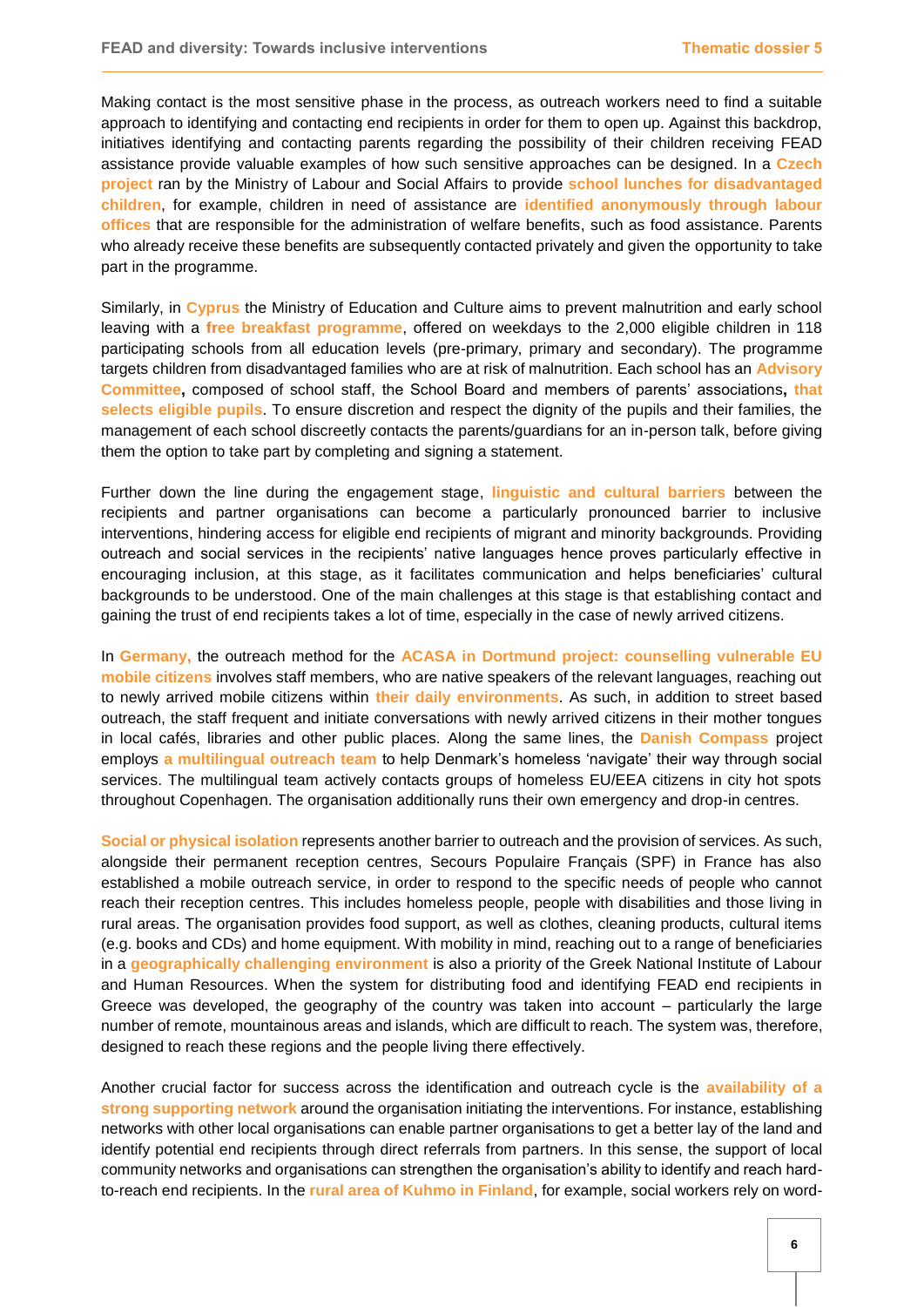of-mouth through their extended network within the community, identifying and approaching potential beneficiaries in an informal way to offer them food support. This proves very successful, as target group members do not always identify themselves as in need, since the region has historically lived in deprivation, and inhabitants do not always appreciate that their living conditions are abnormal.

### <span id="page-8-0"></span>**4. Inclusive food and basic material assistance delivery**

A number of member countries also choose to tailor the delivery of their food and basic material assistance to particular target groups, in order to ensure that those groups that may be particularly at-risk or hard to reach receive adequate elementary assistance. Here, diverse examples can be found throughout Member States, depending on their assessments of poverty and social exclusion in their national contexts. Vulnerable groups receiving tailored food and basic material assistance through FEAD range from children and young people, older people, people born in a different country than the one they reside in to the unemployed, the homeless and the disadvantaged living in rural areas. Some examples of such FEAD interventions across the EU are outlined below.

| <b>COUNTRY</b>                           | <b>TARGET</b><br><b>GROUP</b>                           | <b>INTERVENTION</b>                                                                                                                                                                                                                                                                                                                                                                                                                                                                                                                           |
|------------------------------------------|---------------------------------------------------------|-----------------------------------------------------------------------------------------------------------------------------------------------------------------------------------------------------------------------------------------------------------------------------------------------------------------------------------------------------------------------------------------------------------------------------------------------------------------------------------------------------------------------------------------------|
| Croatia,<br>Cyprus,<br>Czech<br>Republic | Children                                                | In the 'Grow Up Equally project', FEAD funding is used to distribute daily<br>meals to children in Croatia who are in, or at risk of, poverty in primary<br>schools. Similarly, in Cyprus the Ministry of Education and Culture aims to<br>prevent malnutrition and early school leaving with a free breakfast<br>programme in schools. A Czech project ran by the Ministry of Labour and<br>Social Affairs correspondingly provides school lunches for disadvantaged<br>children.                                                            |
| Slovenia                                 | Older people                                            | Caritas Slovenia help older people who are unable to leave their homes,<br>personally providing them with food aid delivered directly to their doors. The<br>parcels delivered are personalised according to the needs of the recipients<br>concerning diet, hygienic needs, clothing and personal items.                                                                                                                                                                                                                                     |
| <b>Belgium</b>                           | <b>Mothers</b>                                          | In Belgium, the 'Mothers for Mothers' organisation, situated in Antwerp,<br>distributes food parcels tailored to disadvantaged mothers' needs. Items<br>include FEAD food products, as well as hygienic products, diapers, maternity<br>clothes, clothing for babies and children, and toys.                                                                                                                                                                                                                                                  |
| France,<br>Finland                       | Socially and/or<br>physically<br>isolated<br>recipients | In France, The Red Cross deploys 44 'Red Cross on Wheels' mobile units<br>to visit FEAD end recipients in need in rural areas, semi-urban communities,<br>and 'priority neighbourhoods' in urban areas. This mobile support service<br>provides food and material assistance including clothes, hygiene products,<br>baby products, furniture and more. In Finland in 2010, to tackle the issue of<br>isolation and loneliness, the congregation of Konginkangas Church<br>introduced the concept of a communal breakfast for end recipients. |

#### **Table 2: Examples of inclusive FEAD food and basic material assistance interventions across the EU**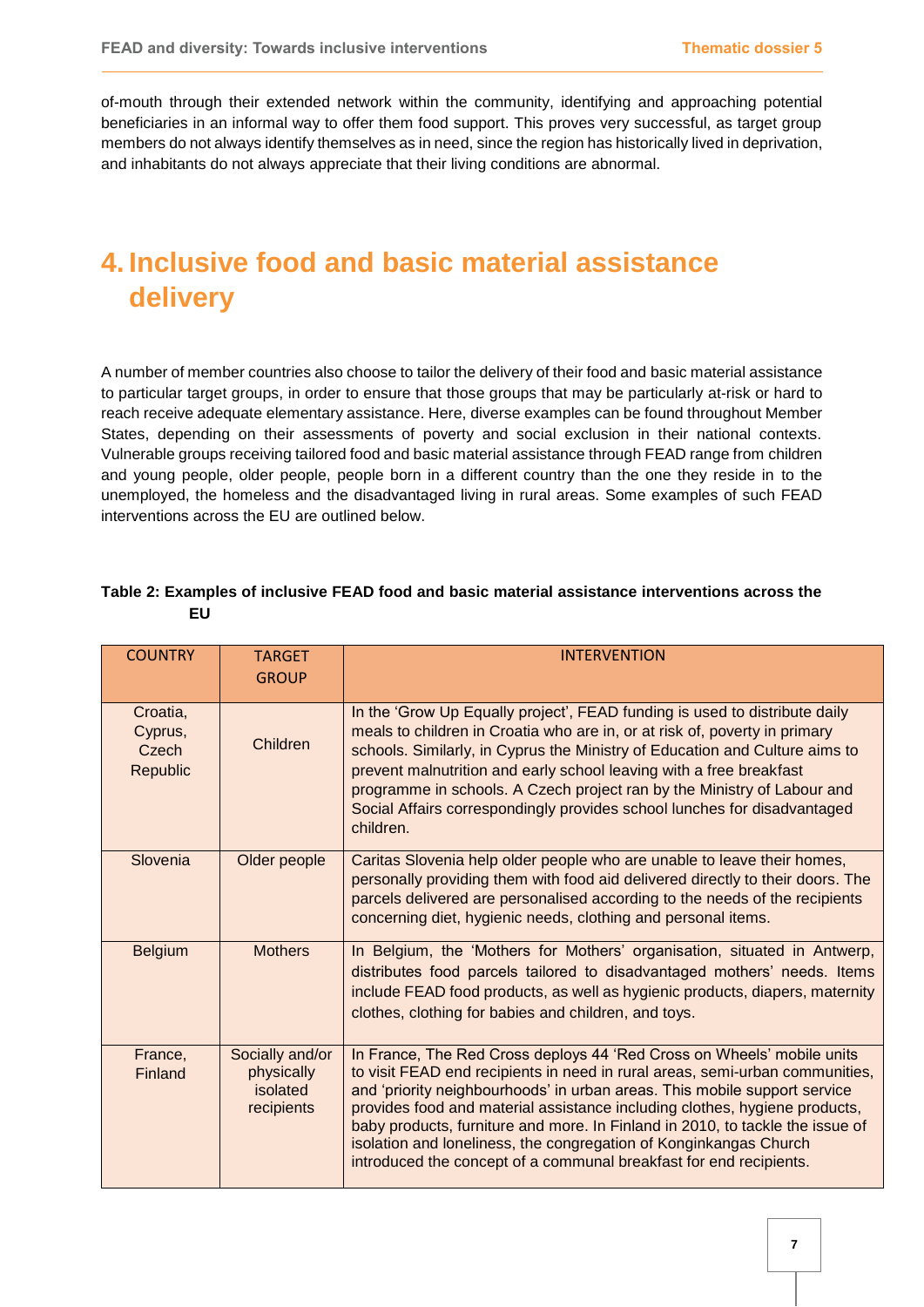| Slovakia | <b>Homeless</b>      | Homeless individuals are particularly vulnerable, and experience significant  |
|----------|----------------------|-------------------------------------------------------------------------------|
|          | <b>beneficiaries</b> | hardship due to the cold, especially in winter. The Greek Catholic Charity in |
|          |                      | Prešov, Slovakia provides warm, healthy meals to homeless individuals to      |
|          |                      | help them during these colder months.                                         |
|          |                      |                                                                               |

## <span id="page-9-0"></span>**5. Inclusive accompanying and social inclusion measures**

An important feature of FEAD is the fund's aim to go beyond the provision of material support by promoting the social inclusion of deprived people across all EU Member States. Accordingly, a key requirement under FEAD is the provision of accompanying measures alongside food and basic material distribution.<sup>18</sup>

Accompanying measures are defined in the FEAD regulation as activities provided in addition to the distribution of food and/or basic material assistance, with the aim of alleviating social exclusion and/or tackling social emergencies in a more empowering and sustainable way.<sup>19</sup> In practice, this encompasses a wide variety of activities, from advice and information on available social services or other types of public and private assistance, to basic counselling activities and workshops.

In this context, some FEAD projects use accompanying measures to set up workshops and educational sessions for specific target groups, in order to help instil **particular skills, confidence and a sense of agency** in end recipients in similar circumstances. Such peer-activities may help to create a sense of community and relatability in an otherwise unfamiliar environment for end recipients, while allowing the activities to be as tailored to recipients' needs as possible.

In organising accompanying measures, projects operating under OP1 frequently use the distribution of food and basic material assistance as an entry point to identifying end recipients' more long-term needs and offering additional social services to their food aid recipients. As such, FEAD accompanying measures can bring an innovative approach to inclusion by offering **social inclusion initiatives** to deprived persons who are not typically reached by such initiatives **in education, healthcare and housing**, among other sectors.

In Malta, for example, families are surveyed as part of food distribution about their level of education and their interest in **continuing education**. Based on this assessment, families are referred to relevant service providers, such as the National Literacy Agency. There, they can benefit from services such as the provision of books for home use, guidance on how to read with their children, and the provision of information about available national-level support schemes, such as financial assistance for school uniforms.

For the same reason, recognising that education is key to tackling social exclusion – as well as offering young people an opportunity-filled future – the Slovenian project 'We Are Together' provides school and pre-school children from socially disadvantaged families' with access to a range of **curricular and extracurricular activities**. The project runs throughout the entire year and offers everything from cultural

<sup>18</sup> European Parliament and the Council of the European Union, 2014*. Regulation 223/2014 on the Fund for European Aid to the Most* 

*Deprived*, Official Journal of the European Union, L 72/1.

<https://eur-lex.europa.eu/legal-content/EN/TXT/?uri=celex%3A32014R0223>

<sup>19</sup> Ibid.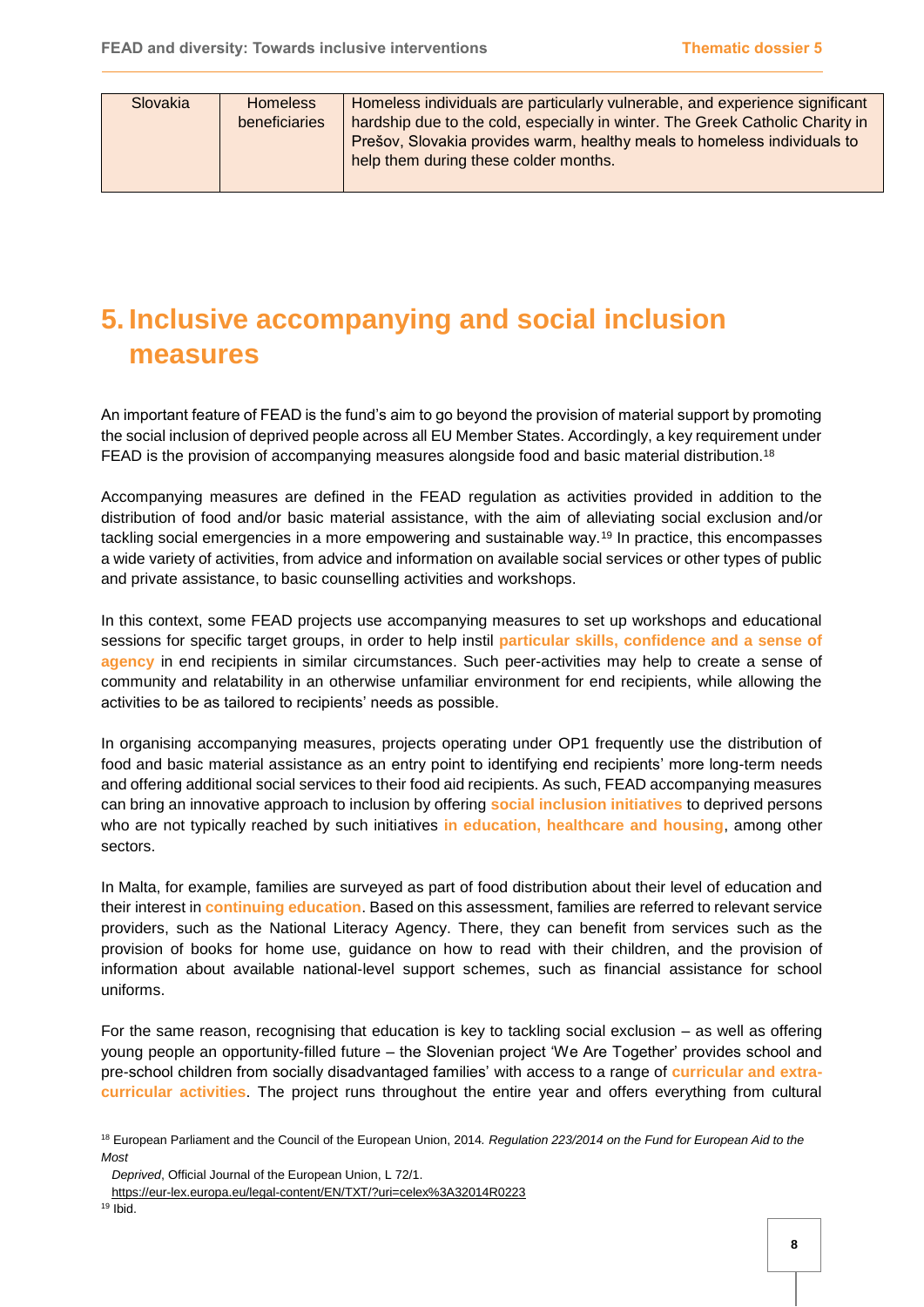experiences and social excursions to help with homework and mentoring. Along the same lines, in the case of Lithuania, accompanying measures support the provision of early childhood education and recreational activities through outdoor activities like day camps and short-holidays to the Baltic Sea, with the aim of stimulating the children's **personal development**.

In Poland, an Easter workshop has been set up as an accompanying measure targeting **children with complex social and psychological needs**. The measure particularly targets children from families experiencing financial difficulties, given their acute vulnerability to social exclusion. In order to best respond to the children's specific needs, the local Socio-therapeutic Community Centre hosts the activities.

A number of accompanying measures are also designed to be particularly sensitive to the needs of marginalised women. The Lithuanian 'Women's Health Improvement' project, for example, has enabled 50 disadvantaged mothers from the Pakruojis district to attend a 4-class educational programme. The programme focuses on health and hygiene issues through lectures. It also facilitates access to health services for the women, including setting up appointments with gynaecologists. Such appointments include the option to receive birth control, such as the insertion of an intrauterine device.

In **Greece**, accompanying measures have also focused on **women's empowerment** through workshops and group meetings. These are intended to boost women's self-confidence and feelings of female solidarity, for instance, by advising participants on how to assist another woman if she is a victim of **domestic violence**. Through individual meetings, the psychologist and the social workers further counsel the women on issues such as personal relationships with the members of their families and employment issues.

#### **CASESTUDY: A chance at lifelong learning via workshops**

#### **Slovenia: The Srečevalnica project**

#### **WHY?**

The project 'Srečevalnica' was developed in order to offer additional support to individuals who come to the **Regional Red Cross Association of Ljubljana** for food and material assistance. It was identified that there was a significant number of **long-term, unemployed women and single mothers** among those aid recipients. With this in mind, the Red Cross sought to offer activities that would be of particular interest to this group.

#### **WHAT?**

In 2016, around **200 workshops** were carried out, covering topics such as recycling, reusing materials, producing natural household cleaning products and cosmetics, and relaxation techniques. The regular weekly activities provided an opportunity for lifelong learning and the expansion and strengthening of the social networks of the participants. The number of participants per workshop ranged from 4-16, as the organisation believed it was important to have an intimate setting. In order to allow single mothers to participate, **a parallel programme for children** within the same locale was developed.

#### **PARTICIPANT AGENCY**

Workshop participants were encouraged to take **an active role** in defining future workshops. At one location, for example, participants indicated that they were interested in learning how to grow their own vegetables, so the Red Cross hired a plot of land and organised sessions. Where possible, the Red Cross also sought to involve participants in running the workshops, as such engagement was considered a good first step to confidence and agency in other areas of their lives. End recipients were therefore encouraged to become volunteers and mentors.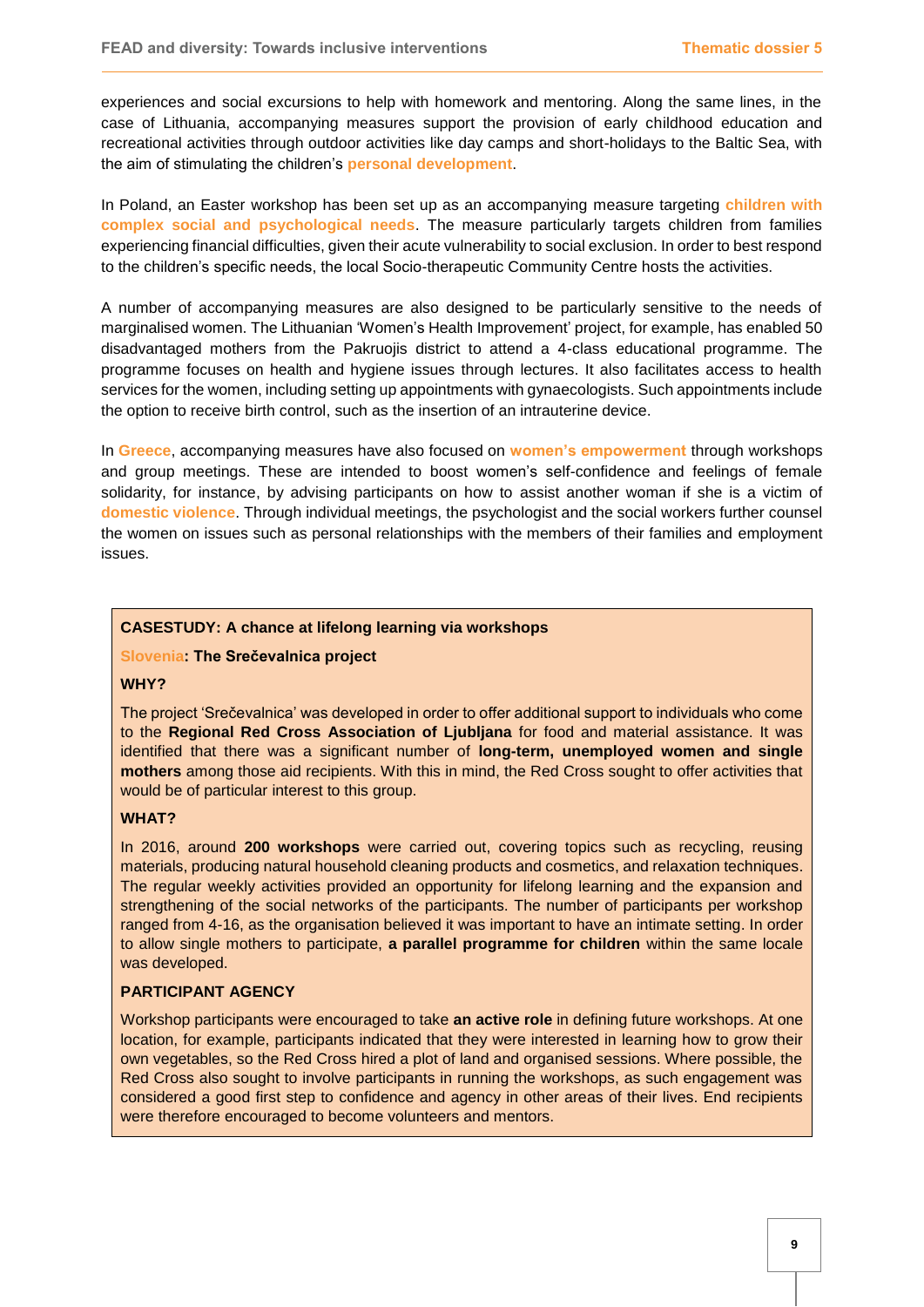#### Source: FEAD case study catalogue, 2017.<sup>20</sup>

In addition, being mindful of the limited abilities of potential FEAD recipients is an important element of promoting inclusion in FEAD. In Poland, this element of inclusion is reflected through accompanying measures to facilitate the transition into employment of **people with disabilities**. Based on the observation that people with disabilities quite often do not receive training tailored to their needs, and hence are at higher risk of long-term unemployment, this individualised training programme is delivered in the form of a four or five day per week programme. Following the training, participants enrol in a three month, paid work placement. Completion of the training is rewarded with a sum of PLN 1024.80, while the placement includes a PLN 1280.66 gross monthly payment. The duration and frequency of both depend on individual needs assessments and take into account the type of disability of each end recipient.

It also deserves mentioning that all four Member States that have adopted OP II have focused on fostering the reintegration and social inclusion of particular groups of deprived individuals in their domestic realm. Sweden, for example, has opted to focus on the social inclusion of EU mobile citizens. To counteract the recent upsurge of anti-gypsyism, the project 'Po Drom' deploys mobile teams to facilitate dialogue and dismantle prejudice towards **Roma people** in the cities of Gothenburg, Malmö and Jönköping. Similarly, a team of 13 Amaro Foro e.V. members, of Roma and non-Roma origin, provide outreach work and counselling in Romanes, Bulgarian and Rumanian languages to particularly disadvantaged newly arrived Union citizens in Germany. End recipients are also accompanied to meetings with local services and authorities.

Conversely, in Denmark the 'Udenfor' project helps the homeless access regular social services. Likewise, in Germany, the 'Frostschutzengel Plus' project is **building bridges between homeless people and service providers** in Berlin. On the other hand, the Netherlands have opted to focus their resources on supporting elderly people with low disposable incomes.

### <span id="page-11-0"></span>**6. Beyond target groups: meeting diverse individual needs**

During the first and second FEAD Network Meetings, sessions were organised to allow FEAD stakeholders to actively discuss the main challenges, solutions and success factors in implementing accompanying measures.<sup>21</sup> Throughout the discussion, participants expressed concerns regarding 'the size and heterogeneity of the target groups', which made it difficult to offer measures suitable for the entire target group of a specific FEAD project.<sup>22</sup>

In response to this challenge, a number of partner organisations offer varying levels of individualised support to their FEAD end recipients. In order to provide such tailored support, a crucial factor for success is the **availability of a strong supporting network** around the organisation initiating the social process. This is because, once a needs assessment has been carried out, end recipients often need to be directed towards specific external support services (in entering the job market, receiving psychological support, accessing free medical assistance, and finding beds in homeless shelters and/or temporary housing, for example). In order to effectively refer recipients to many of these services, partner organisations need to have strong partnerships with other local organisations in place. This, in turn, allows the organisation to

<sup>20</sup> FEAD case study catalogue, 2017. <https://ec.europa.eu/social/main.jsp?langId=en&catId=89&newsId=9038&furtherNews=yes>

<sup>21</sup> *1st and 2nd FEAD Network Meeting: Delivering accompanying and social inclusion measures*, 2016.

<http://ec.europa.eu/social/main.jsp?langId=en&catId=1207&newsId=2660&furtherNews=yes&furtherNews=yes>

<sup>&</sup>lt;sup>22</sup> European Commission, 2017. Fund for European Aid to the Most Deprived: FEAD's contribution to sustainable social inclusion, Thematic

Dossier 1[. http://ec.europa.eu/social/main.jsp?langId=es&catId=89&newsId=2880&furtherNews=yes](http://ec.europa.eu/social/main.jsp?langId=es&catId=89&newsId=2880&furtherNews=yes)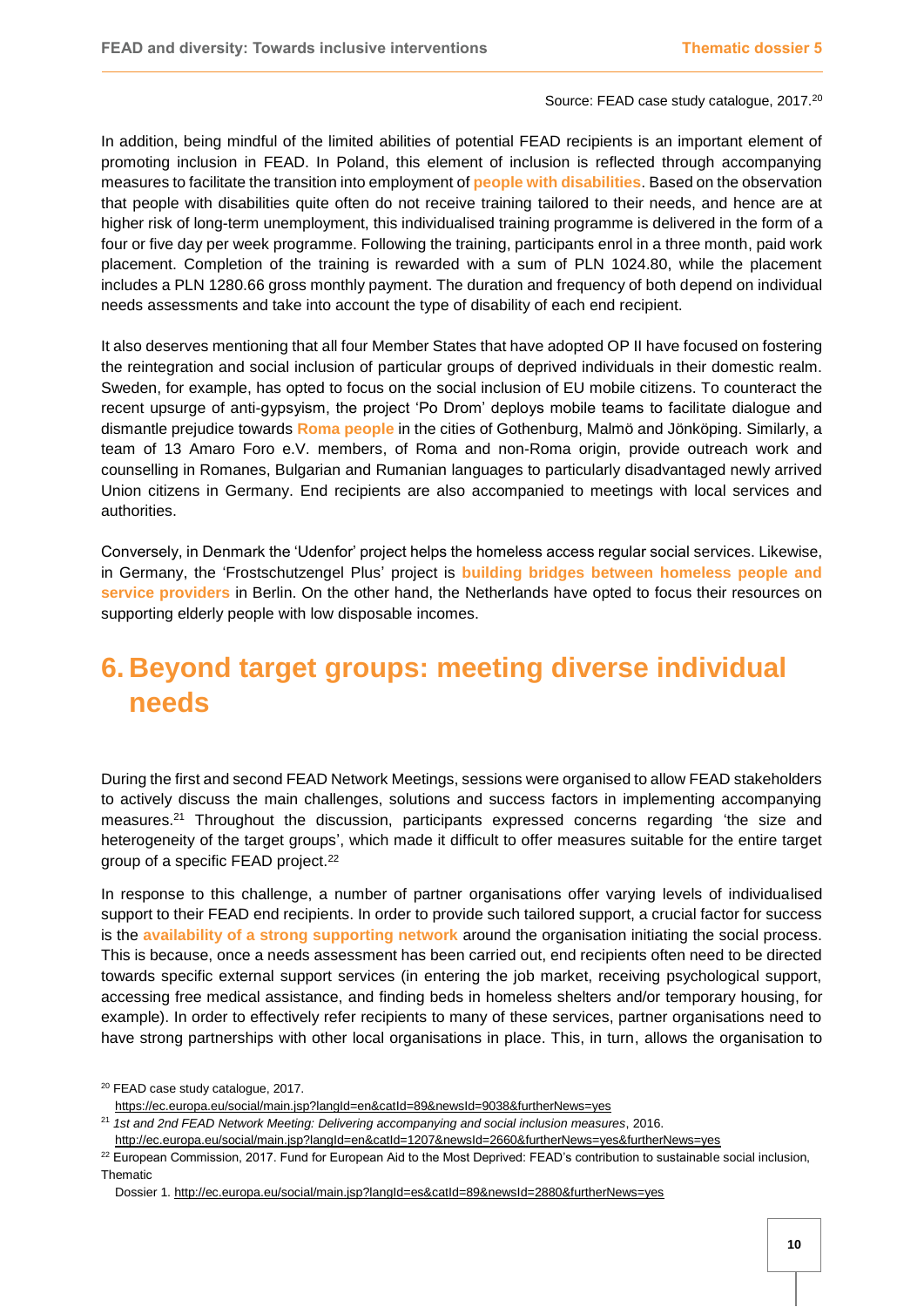focus their resources on specific elements of the support process, such as the distribution of food, the provision of healthcare services or the allocation of housing support. An example of this can be found in the following case study.

#### **CASE STUDY: Personalised Support to Disadvantaged Families**

#### **Malta: The LEAP project**

#### **WHY?**

In 2013, nearly a quarter of the population of Malta (equivalent to 99,020 people) were at risk of poverty or social exclusion, and 29,290 households were receiving non-contributory social security benefits. As a result, the national EU2020 target aimed to lift approximately 6,560 people out of poverty and social exclusion by 2020. While FEAD support mainly tackles food deprivation across Malta, the LEAP project acknowledges that in order to help the most deprived out of poverty, tailored social assistance must accompany food distribution.

#### **WHAT?**

The LEAP project offers personalised support to families, and uses its **elaborate network to direct them to the relevant social service providers** (housing authorities, social security services, labour market intermediaries, education pathways, childcare facilities and after school programmes, for example). With the consent of the families, staff of the LEAP project spend approximately an hour with them carrying out home visits, which are then used to put together a family profile. A SWOT analysis of the family is conducted to help see which channels are to be followed to effectively help them out of poverty. Some individuals may need support in finding employment, for instance, while others require healthcare services or support in finding suitable housing. A SWOT analysis generally takes approximately 30 minutes, depending on the complexity of the family.

#### **How?**

A **social mentor** is assigned to each family in order to build a relationship with its members. The joint work carried out by the social mentor (supported by a multidisciplinary team) and the family members eventually leads to the identification of present and emerging needs. Following this process, an agreed care plan is created, to address the needs of the family through a **holistic approach**.

#### FEAD case study catalogue, 2016.<sup>23</sup>

Similar to the situation in Malta, there are a high number of people at risk of social marginalisation in Verona, Italy. These groups are hard to reach and do not benefit from traditional private or public measures to fight poverty, because they **lack information about the services available, or fear the social stigma** that comes with being labelled as poor. However, if not quickly and adequately addressed, poverty and marginalisation risk becoming chronic. This is what the Caritas Diocese of Verona FEAD project tries to prevent, by combining material support with measures that have a longer-term focus and engage beneficiaries in the design of their own pathway out of poverty.

The families that benefit from the Caritas Verona food assistance hence sign an agreement through which they commit to co-thinking their pathway out of poverty, together with project workers. This agreement specifies goals, opportunities and duties, and requires them to take part in training sessions, actively look for a job and participate in community events for a minimum of six months up to a year. During this period, social workers and volunteers closely assist the beneficiaries in defining what kind of activities they need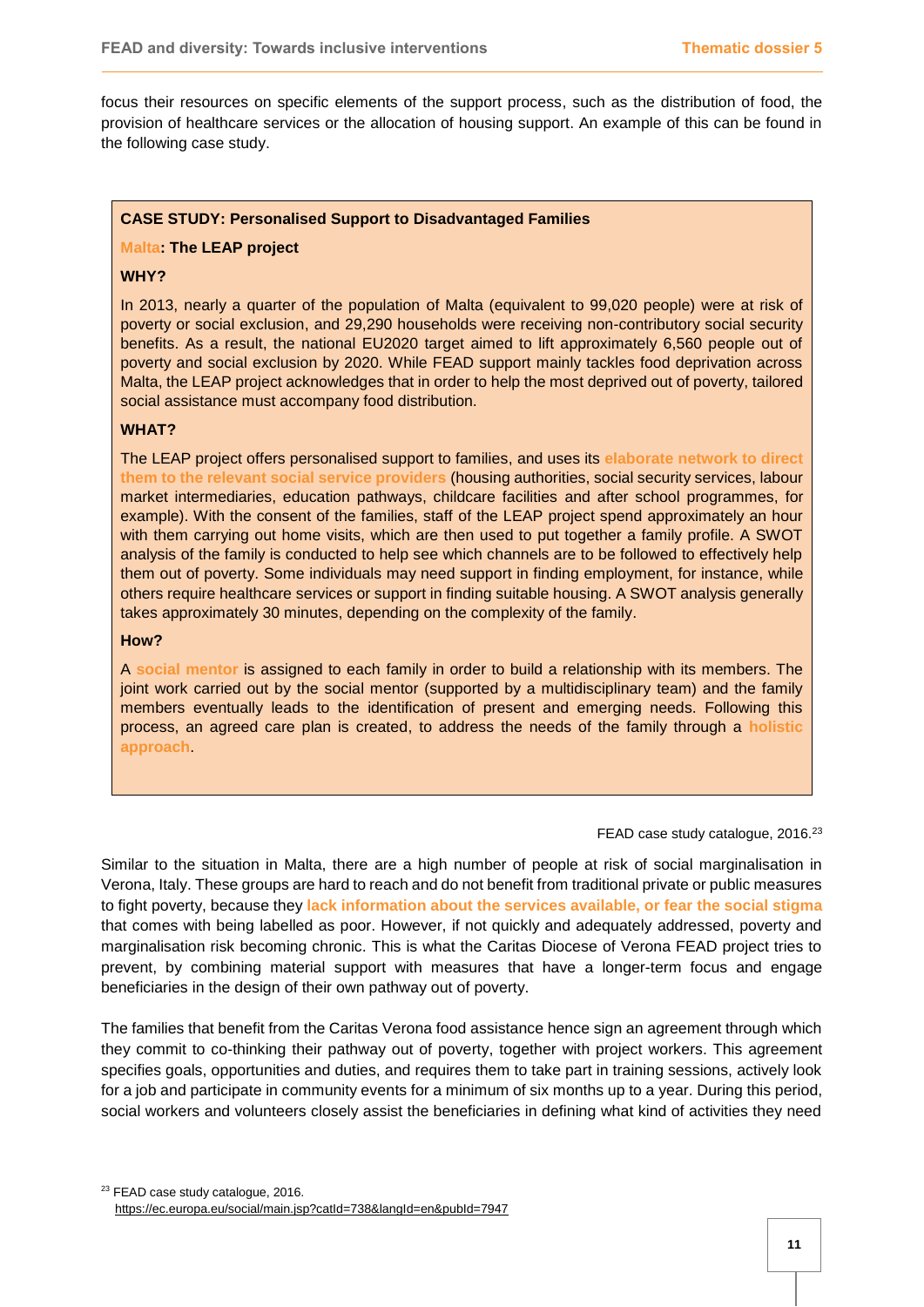to attend to develop the desired skills. These activities include household planning and budgeting, employment related rights and duties, family law, CV checks, sewing and cooking classes.

Applying a different approach, the Ministry of Labour, Social Affairs and Family in Slovakia distributes food and toiletry packages to **older people** living in villages directly to their homes, thus sparing them the need to travel in order to acquire these products. FEAD aid in Slovakia is directly delivered in 2,554 municipalities (out of 2,933 Slovakian municipalities), which are spread across 79 districts. This distribution intervention allows the Ministry to gain the trust of older individuals who are at risk of poverty, and provide them with further support, ranging from individual counselling about life choices, healthy eating and hygienic habits, to information on how to store and cook the FEAD products provided and how to minimise food waste.

### <span id="page-13-0"></span>**7. Conclusion**

As explored in this thematic dossier, poverty is both varied and multi-dimensional, and affects many social groups across Europe differently. As a result, adopting tailored approaches is seen as one of the most efficient ways to support individuals' pathways out of poverty.

In this context, many Members States have opted for their FEAD funds to be channelled to support selected target groups, ensuring their inclusion in broader poverty alleviation efforts. Examples of such specific groups include homeless people, EU mobile citizens, ethnic minorities such as Roma people, and children or older people. In particular, opting for such an approach can help to ensure that the 'hardest-to-reach' are still supported, despite not being registered with public administrative services, being located in geographically challenging environments or possessing low levels of trust in public institutions.

Nonetheless, providing tailored efforts in order to be inclusive also has its challenges. Firstly, as pointed out by FEAD Network members, if partner organisations single out particularly vulnerable groups in an attempt to tailor support specifically to their needs, this may be perceived as discriminatory and create a feeling of stigmatisation. It is hence crucial to adopt sensitive and contextually appropriate outreach strategies, which respect end recipients' dignity in order to establish trust. Secondly, individualised routes out of poverty are still crucial, as beneficiaries' needs rarely fit neatly within a prefixed bundle of support services tailored to a particular target group. For this reason, it is crucial to create strong synergies between social service providers operating in the field. This allows volunteers and social workers (operating both under OP I and OP II) to refer individuals to organisations which specialise in particular support services, in order to best meet individuals' personal needs.

In closing, how FEAD strives to meet the needs of its diverse end recipients will remain an important topic, especially as FEAD celebrates its five year anniversary this year. Accordingly, the FEAD network plans to further explore the lessons that can be drawn from its five years of implementation in the months ahead.